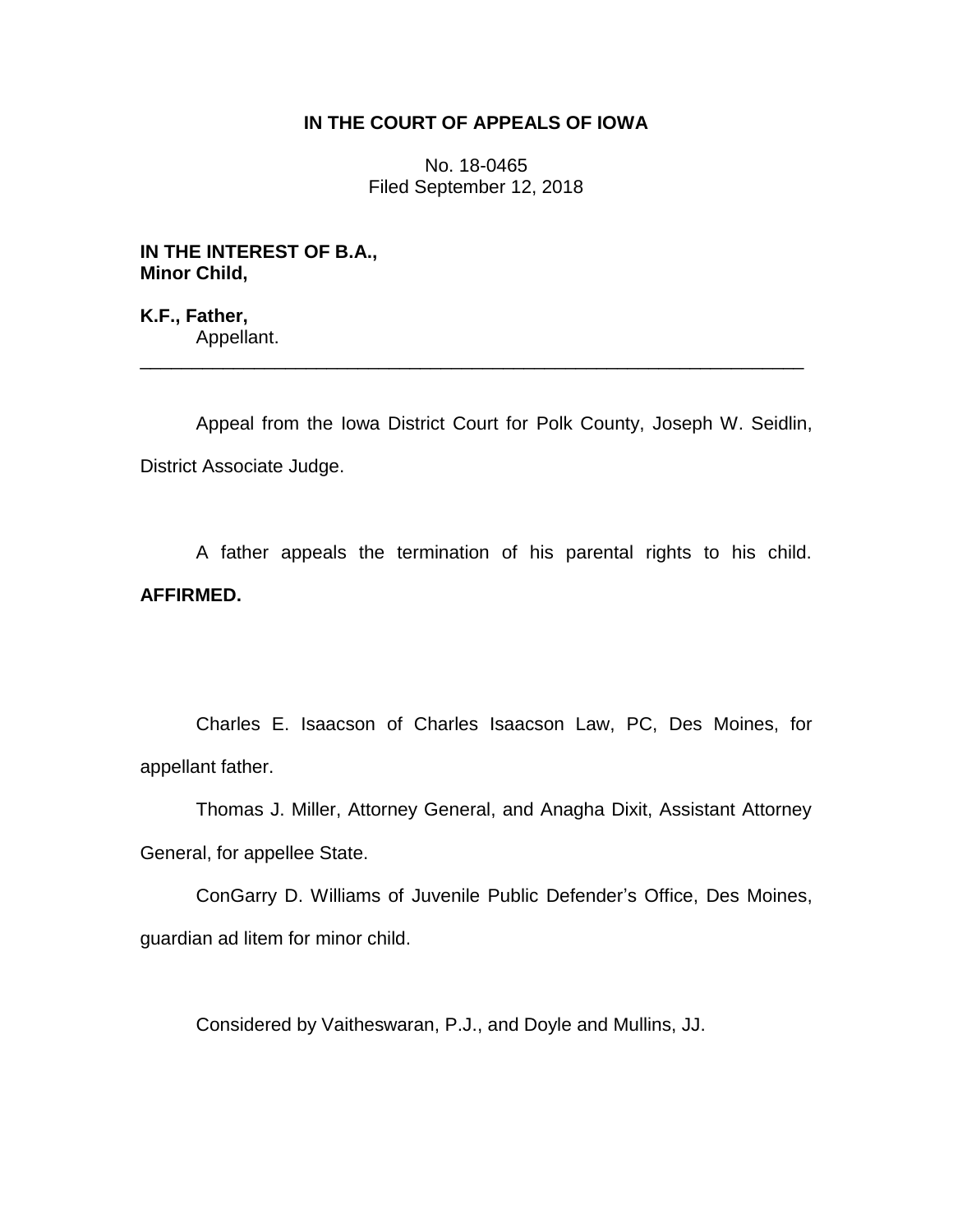## **VAITHESWARAN, Presiding Judge.**

A father appeals the termination of his parental rights to his child, born in 2016. He contends the State failed to prove the grounds for termination cited by the district court.

The court terminated the father's parental rights pursuant to Iowa Code section 232.116(1)(g) and (h) (2017). We may affirm if we find clear and convincing evidence to support either of the grounds. *See In re S*.*R*., 600 N.W.2d 63, 64 (Iowa Ct. App. 1999). On our de novo review, we will focus on Iowa Code section 232.116(1)(g), which requires proof (1) the child was adjudicated in need of assistance; (2) the district court terminated parental rights to another child "who is a member of the same family"; (3) "[t]here is clear and convincing evidence that the parent continues to lack the ability or willingness to respond to services which would correct the situation"; and (4) "[t]here is clear and convincing evidence that an additional period of rehabilitation would not correct the situation."

The parents of the child had a long history of involvement with the department of human services. The mother was addicted to heroin and other drugs. The father's relationship with the child's mother was marked by mutual domestic abuse. The parents' rights to three other children were terminated. *See In re K*.*F*., No. 17-0409, 2017 WL 2875883, at \*4 (Iowa Ct. App. July 6, 2017).

The child who is the subject of these proceedings was born with drugs in her system. The district court ordered her removal from the parents' care in December 2016. Following her removal, the father never cared for her in an unsupervised setting. The child was adjudicated in need of assistance.

2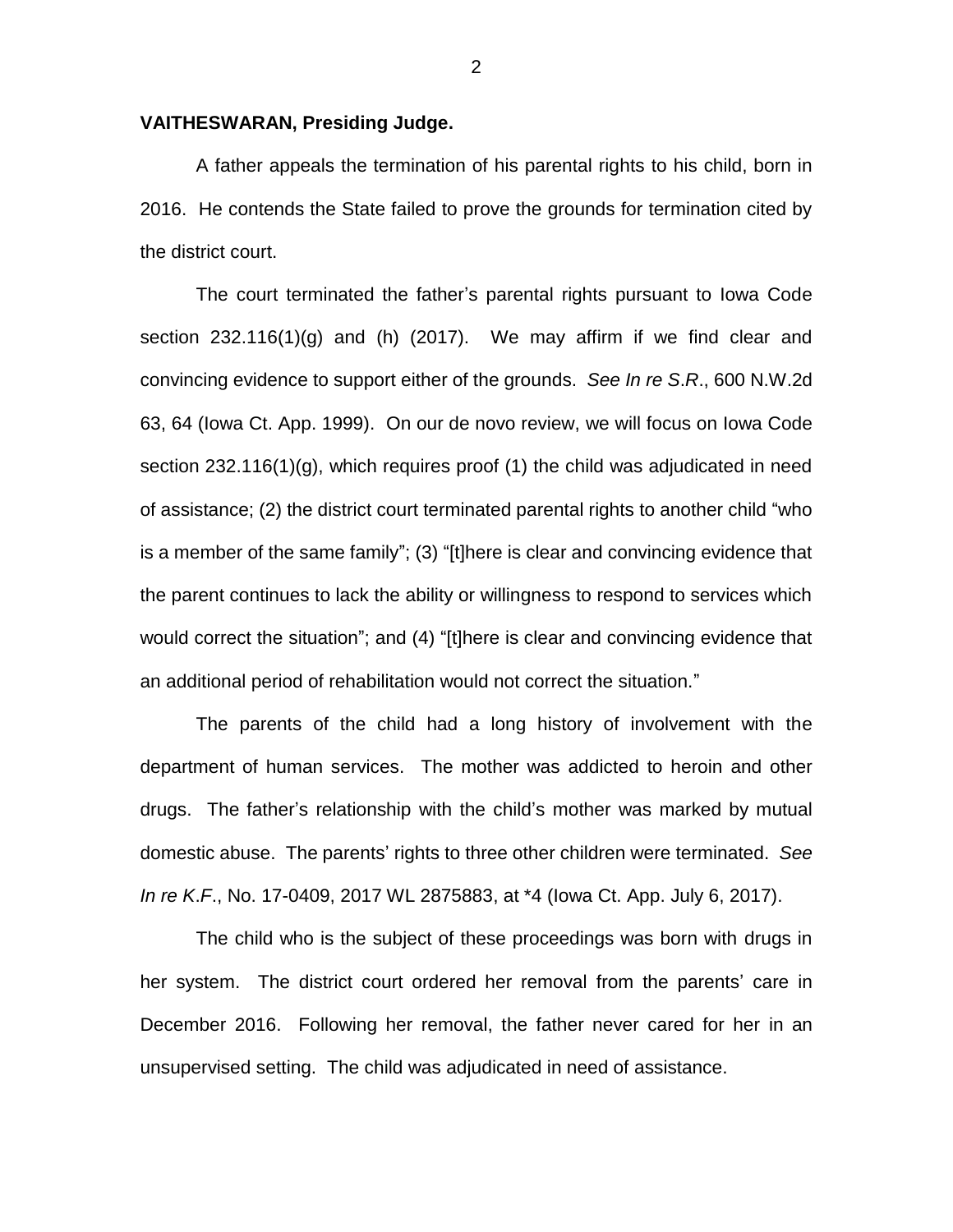Four months after the removal, the district court determined the parents were making progress toward reunification. The court dismissed a termination petition filed by the State and granted the parents a six-month extension to facilitate reunification. Among the obligations the court placed on the father was a duty to "[b]e open and honest regarding his relationship and contacts with [the mother,] including reporting to DHS the time, place, duration and nature of any contacts with her."

Six months passed without progress on this front. At a permanency review hearing, the father acknowledged he had an ongoing relationship with the child's mother. In a follow-up order, the district court found, "until his testimony . . . he did not notify DHS or [the service provider] . . . that he had been seeing [the mother], even in spite of their directly asking him if he had been having contact with her." The court stated, "Time and time again, [the father] has shown that he cannot be honest about his continuing relationship with [the mother,] and therefore cannot be trusted to be protective of his child." The court modified the primary permanency goal for the child from reunification with her parents to termination of parental rights.

After the State moved forward with termination, the father made progress in certain areas. He learned therapeutic skills to manage his anger, obtained housing that would accommodate his daughter, held a job, and participated in twice-weekly supervised visitation. At the termination hearing in February 2018, he testified the last time he saw the mother was in December 2017, when she threw a rock through his window. He testified, he "did not want her in [his] life," and, through therapy, was "learning more about healthy relationships and putting up boundaries."

3